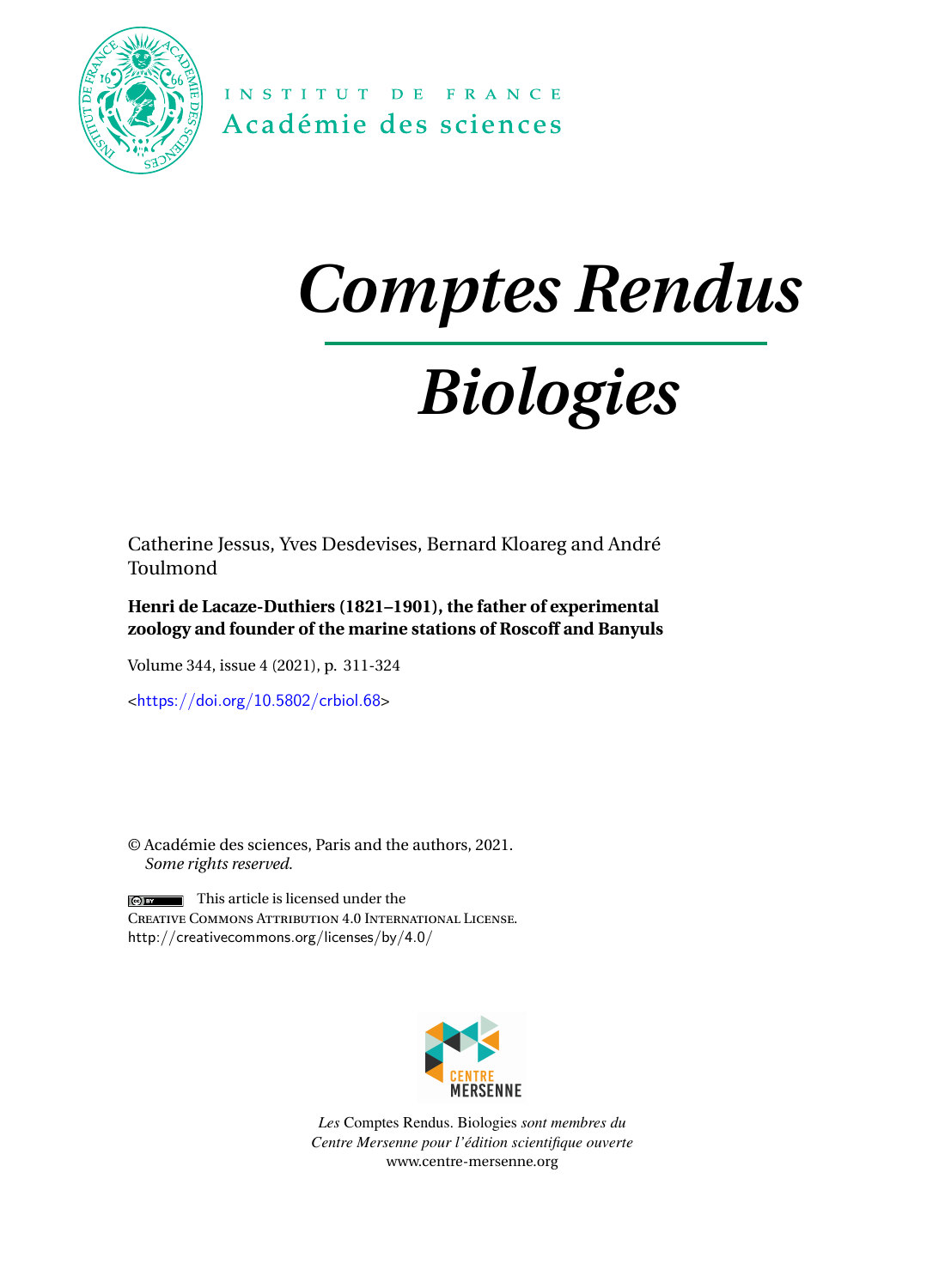

History of science and ideas / *Histoire des sciences et des idées*

# Henri de Lacaze-Duthiers (1821–1901), the father of experimental zoology and founder of the marine stations of Roscoff and Banyuls

*Henri de Lacaze-Duthiers (1821–1901), le père de la zoologie expérimentale et le fondateur des stations marines de Roscoff et Banyuls*

**Catherine Jessus** <sup>∗</sup>**,** *<sup>a</sup>* **, Yves Desdevises** *<sup>b</sup>* **, Bernard Kloare[g](https://orcid.org/0000-0002-2199-2534)** *<sup>c</sup>* **and André Toulmon[d](https://orcid.org/0000-0002-2886-3516)** *<sup>d</sup>*

*<sup>a</sup>* Sorbonne Université, CNRS, Laboratoire de Biologie du Développement – Institut de Biologie Paris-Seine, LBD-IBPS, F-75005 Paris, France

*<sup>b</sup>* Sorbonne Université, CNRS, Biologie Intégrative des Organismes Marins, BIOM, F-66650 Banyuls-sur-Mer, France

*<sup>c</sup>* Sorbonne Université, CNRS, Laboratoire de Biologie Intégrative des Modèles Marins, LBI2M, Station Biologique de Roscoff, F-29688 Roscoff, France

*<sup>d</sup>* Sorbonne Université, Station Biologique de Roscoff, F-29688 Roscoff, France

*E-mails:* [catherine.jessus@sorbonne-universite.fr](mailto:catherine.jessus@sorbonne-universite.fr) (C. Jessus), [desdevises@obs-banyuls.fr](mailto:desdevises@obs-banyuls.fr) (Y. Desdevises), [kloareg@sb-rosco](mailto:kloareg@sb-roscoff.fr)ff.fr (B. Kloareg), [toulmond@sb-rosco](mailto:toulmond@sb-roscoff.fr)ff.fr (A. Toulmond)

**Abstract.** On the occasion of the 200th anniversary of the birth of Henri de Lacaze-Duthiers, one of the most curious and active scientific minds among 19th century naturalists, this article retraces his scientific career and recalls the long-term changes he made in the practice of science: promotion of experimental zoology, foundation of a modern scientific journal and establishment of the marine stations of Roscoff and Banyuls.

**Résumé.** À l'occasion du 200ème anniversaire de la naissance de Henri de Lacaze-Duthiers, l'un des esprits scientifiques les plus curieux et les plus actifs parmi les naturalistes du XIXe siècle, cet article retrace sa carrière scientifique et rappelle les tournants qu'il a durablement imprimés à la pratique de la science : promotion de la zoologie expérimentale, fondation dune revue scientifique moderne et édification des stations marines de Roscoff et de Banyuls.

<sup>∗</sup>Corresponding author.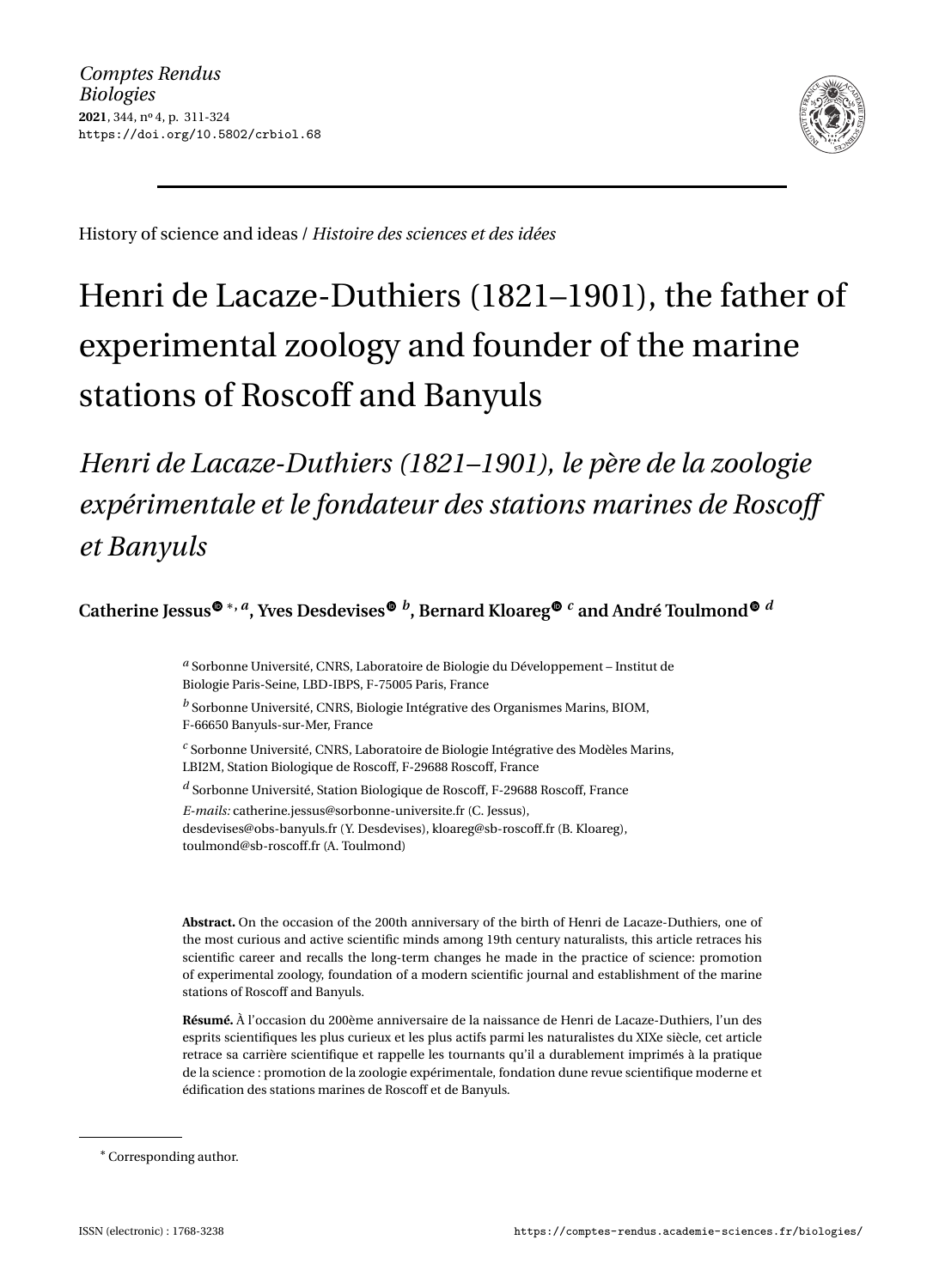**Keywords.** Henri de Lacaze-Duthiers, Experimental zoology, Marine stations, Naturalists and 3rd French Republic, Coral, molluscs, marine invertebrates, Roscoff and Banyuls/Mer, Sorbonne University.

**Mots-clés.** Henri de Lacaze-Duthiers, Zoologie expérimentale, Stations marines, Naturalistes et 3ème République, Corail, pourpre, invertébrés marins, Roscoff et Banyuls/Mer, Université de la Sorbonne. *Manuscript received 4th November 2021, accepted 15th November 2021.*

*"This passionate Gascon. . . When we first saw him (Figure [1\)](#page-3-0), he seemed less a laboratory scientist than a soldier, a soldier from another age, from the time of the great swords and brilliant adventures. In fact, he was a fighter and a conqueror, inspired by a jealous and undivided love of science, to which he devoted his entire life while still young"* [\[1\]](#page-13-0).

« *Ce Gascon passionné . . . À le voir (Figure [1\)](#page-8-0) pour la première fois, il paraissait moins un savant de laboratoire qu'un soldat, un soldat d'un autre âge, du temps des beaux coups d'épée et des brillantes aventures. De fait, il y eut en lui du batailleur et du conquérant, inspiré par un amour jaloux et sans partage de la science, à laquelle tout jeune encore il voua sa vie entière* » [\[1\]](#page-13-0).

#### **Foreword**

*It was in the austere residence of Stiguederne, near the village of Montpezat d'Agenais, in the Lot et Garonne, that the fourth and last child of the Baron Étienne de Lacaze-Duthiers was born on 15 May 1821. Félix-Joseph Henry de Lacaze-Duthiers, or Henri, as he chose to be called, was to become one of the most curious and active scientific minds of the 19th century. On the occasion of the 200th anniversary of his birth, we would like to retrace his scientific career and recall his great work as the founder of the marine stations of Roscoff and Banyuls.*

Henri de Lacaze-Duthiers was born on 15 May 1821 in the Lot-et-Garonne, at the Château de Stiguederne [\[2\]](#page-13-1). Second son of the Baron Etienne de Lacaze-Duthiers, whose father was guillotined during the Terror, he spent his childhood under the authority of a strict father who was steeped in the traditions of the old regime. His maternal grandfather, Louis de Cassaignoles, a center-left deputy, gave him a certain open-mindedness. Far from his father's prejudices, Henri de Lacaze-Duthiers was a republican all his life.

Despite his father's opposition, he went to Paris in 1842 after obtaining his baccalaureate. He began studying medicine, but at the same time he attended the classes of Professor Milne-Edwards at the Museum of Natural History. After obtaining his Licence in 1845, he became his assistant and began a thesis on the genital armour of insects. Under the direction of Professor Trousseau, he defended his medical thesis in 1851, dedicated as follows: "*to your memory, good and excellent Elisabeth (his closest sister, recently deceazed), to my father and mother, to Louise my sister, to Joseph my brother, to my mentor, Mr Armand Trousseau*" [\[3\]](#page-13-2). As his father only gave him a small financial support, Lacaze-Duthiers became a tutor at the Institut Agronomique de Versailles. In 1851, after Louis-Napoléon Bonaparte's coup d'état, he refused to take an oath of loyalty to the head of state, asserting his republican convictions. He paid for this courageous decision by being dismissed from office at the beginning of 1852. Despite his financial precariousness, he defended his thesis in science in 1853.

With no other resources than the meagre pension paid by his father, he decided in 1854 to apply for a position as professor of natural sciences at the Faculty of Sciences of Lille, whose Dean was Louis Pasteur. He was forced to leave Paris in a rush "*having only a few days to prepare [his] lecture*" [\[4\]](#page-14-0). Nine years later, his work having established him as one of the leaders of French zoology, the gates of Paris opened to him. In 1863, upon the recommendation of Louis Pasteur, then administrator and director of studies at the École normale supérieure, he became a lecturer at the École normale supérieure and then, in 1865, a professor at the Muséum. In 1869, he was appointed professor at the Sorbonne [\[4\]](#page-14-0). In 1871, he became a member of the Academy of Sciences. This was the consecration and the turning point, that of a builder: he successively created and developed two institutions, still at the forefront of marine biology today, the Laboratory of Experimental Zoology in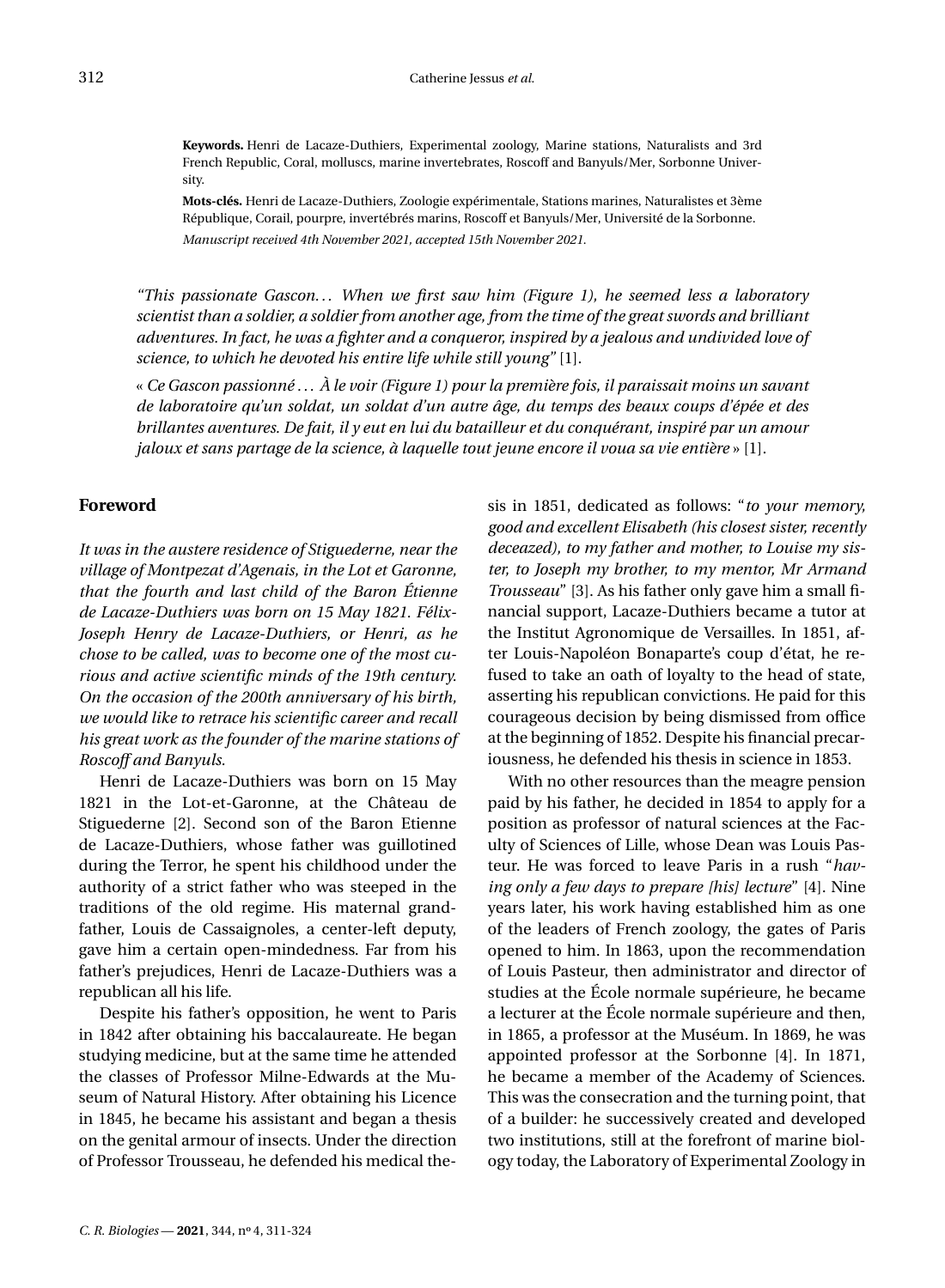

<span id="page-3-0"></span>**Figure 1.** Engraving by Ch. B. May dedicated, in 1896, "To the creator of the stations of Roscoff and Banyuls, H. de LACAZE-DUTHIERS. Offered by his pupils and by many French and foreign scholars as a token of admiration for his work and his sacrifices to Science" [\[5\]](#page-14-1).

Roscoff in 1872 (now the Biological Station), and the Arago Laboratory in Banyuls-sur-Mer in 1882 (now the Oceanological Observatory).

Member of a dozen or so academies and learned societies, both French and foreign, and author of 256 publications [\[6\]](#page-14-2), he died on 21 July 1901 at his property of Las-Fons, in the Périgord, a few days after his last lecture at the Sorbonne. He was buried as he had wished in Banyuls-sur-Mer, in front of the Arago Laboratory. His bronze statue, the work of the Spanish sculptor Mariano Benlliure y Gil, which surmounts the tomb, contemplates the sea.

# **1. The training of a field naturalist**

Lacaze-Duthiers never intended to practice medicine. He only studied medicine because at the time it offered the best training in anatomy and physiology, key areas for the naturalist he wanted to become. The teaching of Henri Milne-Edwards appealed to Lacaze-Duthiers in two ways. The first was the field approach promoted by his master: to study living animals in their environment, because the natural sciences could no longer be limited to the Parisian study of the morphology and anatomy of dead beings. The second concerns a world that attracted him, that of marine invertebrates. As he sums it up: "*How many times, [. . . ] in the small groups of listeners who formed themselves in the Sorbonne courses, [. . . ] have we not said to ourselves: the sea must be very beautiful to study with its world so varied and so curious! Also, more than one then secretly burned with the desire to make voyages of observation*" [\[4\]](#page-14-0).

Lacaze-Duthiers fulfilled this desire in 1853. Immediately after defending his doctoral thesis, he left for the Balearic Islands in the company of Jules Haime (1824–1856) and, from the beginning of June until the end of August, the two friends led "*a life of simple work and pleasure*" [\[4\]](#page-14-0). During this stay, Lacaze-Duthiers carried out his first studies on marine organisms. Staying in a modest inn, he collected all sorts of animals that he studied in his room using the microscope he had brought with him, animals that he then brought back to Paris, dead or alive. The harvest was giant, in keeping with his wonder and enthusiasm [\[4\]](#page-14-0). He found the subject of his research: marine invertebrates; his approach: the field, the observation of living animals, taking into account the environment in which they live; his method: the study of the life cycle, from egg to adult, thus including, which was new, embryonic and larval development.

The return to France was marked by his departure for Lille. To his great despair, his research was momentarily interrupted by the preparation of his lectures. Nevertheless, Lacaze-Duthiers quickly resumed his field expeditions: he surveyed the coasts of Brittany and Provence, and in 1858 set off again for the Mediterranean, following in the footsteps of the initiatory voyage of 1853. Before reaching the Balearic Islands, he stayed in Corsica where he made pioneering observations on coral and its fisheries [\[4\]](#page-14-0). In the modest inns where he worked, he accumulated piles of drawings and notes, which were later transformed into publications remarkable for their meticulousness and rigorous precision, setting out the life cycle of a given species, its morphology, physiology, development and living environment.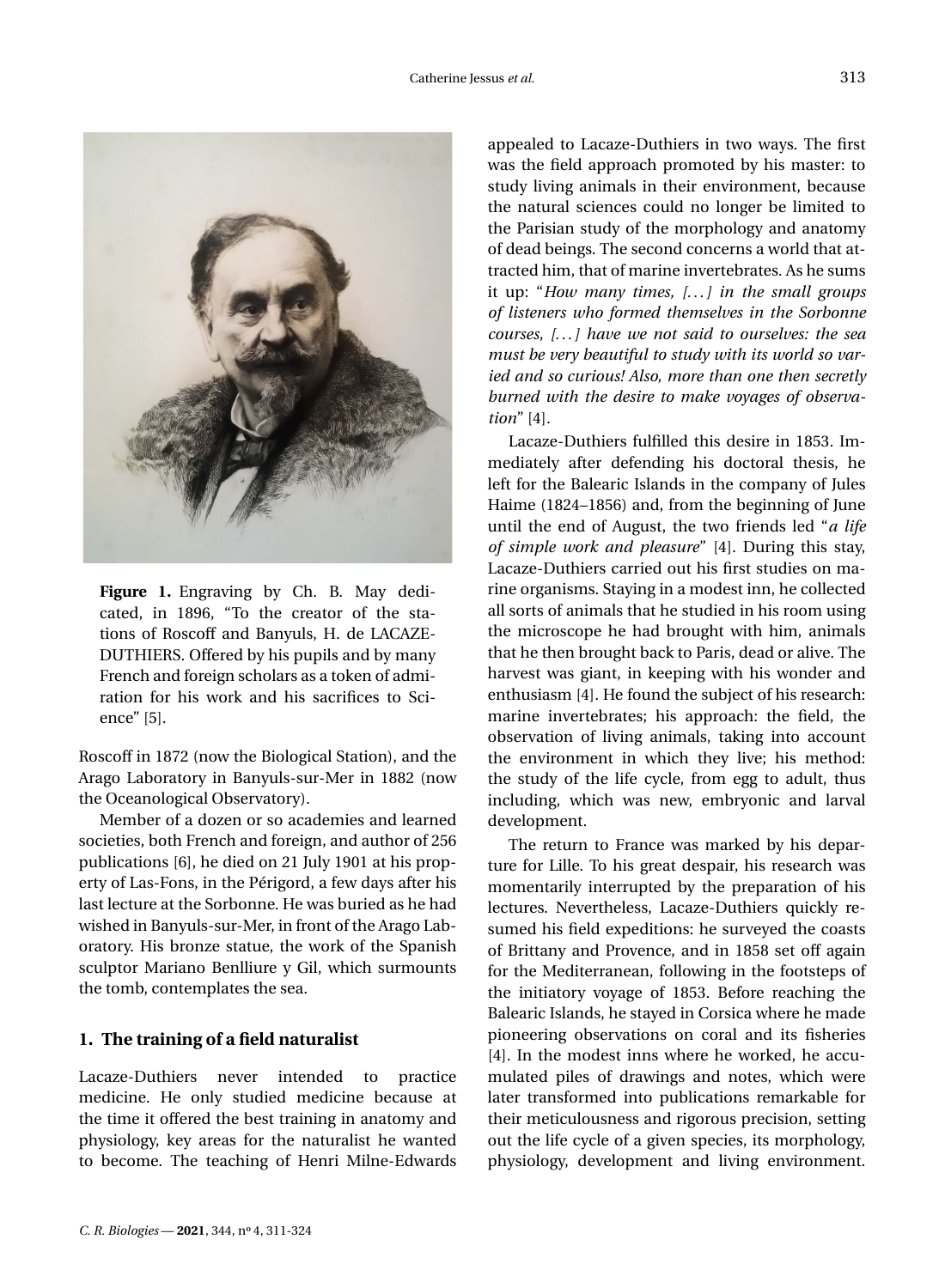He showed a strong interest in the study of abnormal types. By studying larval forms and using the law of connections, he showed that these abnormal types fit logically into the classification, whose narrow frameworks he cracked. Nevertheless, Cuvier's imprint sometimes led him to certain erroneous interpretations, such as the one he committed on the systematic position of ascidians. The period was largely dominated by molluscs, as can be seen from the beautiful monographs on the Dentale [\[7\]](#page-14-3), the Pleurobranch [\[8\]](#page-14-4), the Anomie [\[9\]](#page-14-5), the Vermet [\[10\]](#page-14-6) or the Purple [\[11\]](#page-14-7) on which he also studied pigment chemistry. But he tackled many other phyla, as shown by his study of the Bonellie, whose dwarf male he discovered [\[12\]](#page-14-8).

## **2. The founder of experimental zoology**

Lacaze-Duthiers' observations in 1858 on the red coral in Corsica were noticed. In 1860, the governor of Algeria entrusted him with a study mission on the subject that lasted three years. The important memoirs he produced from 1862 onwards, not only on coral itself but also on its fishing and trade as well as on the fauna of the coralligenous beds, were crowned in 1864 by a splendidly illustrated "*Natural History of Coral*" [\[13\]](#page-14-9) which established him as a leading international expert (Figure [2\)](#page-5-0). But his insatiable curiosity did not limit him to anthozoans, he continued to explore molluscs, but also brachiopods, ascidians (he discovered that the *Molgula* has a direct development [\[14\]](#page-14-10), questioning the dogma of Milne-Edwards), sponges, echinoderms, bryozoans. . .

When he was appointed to the Sorbonne in 1869, his many works established him as an undisputed master. He had a positivist mindset and was rather reticent about theories that could not be tested by experience. He was not a follower of Cuvier's fixism, of which his detractors have sometimes accused him, and which he himself rejected. He explained to Louis Boutan: "*Do you know how my opponents tried to harm me when I was preparing my application to the Institute [. . . ] Lacaze, they said, is a disciple of Cuvier. I don't think it's so bad to be a disciple of Cuvier [. . . ] He was not short of precision in his observation of facts [. . . ] He knew how to work. However, despite all my admiration for this great man, I fear that I was not his most faithful disciple*" [\[15\]](#page-14-11). Nor did he espouse the transformist cause of Lamarck. He was rather

interested in Geoffroy Saint-Hilaire's law of connections (which he tested during his thesis by investigating whether the parts of the genital armour were homologous in all insects), but was not a blind follower. He observed its limitations on many occasions and supplemented it with another law, which states that secondarily acquired similarities mask original differences. Nor was he a Darwinian, as he told his students: "*I am not antagonistic to Darwin; only I find facts just as difficult to explain by admitting him as I find inexplicable by not admitting him*" [\[16\]](#page-14-12). He believed that questions about the origin of beings are not the domain of objective science, as they cannot be demonstrated by experimentation, but rather are a matter of speculative philosophy. Finally, he was not an opponent of these theories. He was one of the most ardent defenders of Darwin's application to the Academy of Sciences, which was only admitted after five unsuccessful applications, in 1878, in the Botany section! In fact, he was not the disciple of any master and allowed his students complete freedom in their orientation [\[17\]](#page-14-13).

On the other hand, he developed a personal vision of how zoological studies should be conducted. He set out this vision in a veritable manifesto that he published in the first volume of the *Archives de Zoologie Expérimentale et Générale*, a journal that he founded in 1872 at the same time as the Roscoff laboratory [\[18\]](#page-14-14). Zoology must include studies of comparative morphology, physiology, life cycles (i.e. embryogenesis) and living environments. To bring this concept of experimental zoo-physio-ecology to life, field laboratories were needed, giving access to live animals, with modern instrumentation and qualified technical staff, and allowing scientists to be assembled in the same place in order to encourage emulation. This did not exist at the time. Finally, there was a need to have the means to disseminate this new zoology, hence the creation of the *Archives*.

The need to build maritime laboratories and to found a journal was also motivated by the fact that Lacaze-Duthiers was caught between the supporters of two opposing currents, each of which was an obstacle to his vision. The first was Claude Bernard, who denied that zoology was an experimental science and that it included physiology. The discoverer of homeostasis believed that, unlike mammals, invertebrates were not susceptible to regulation. He therefore conceived their study only in terms of morphological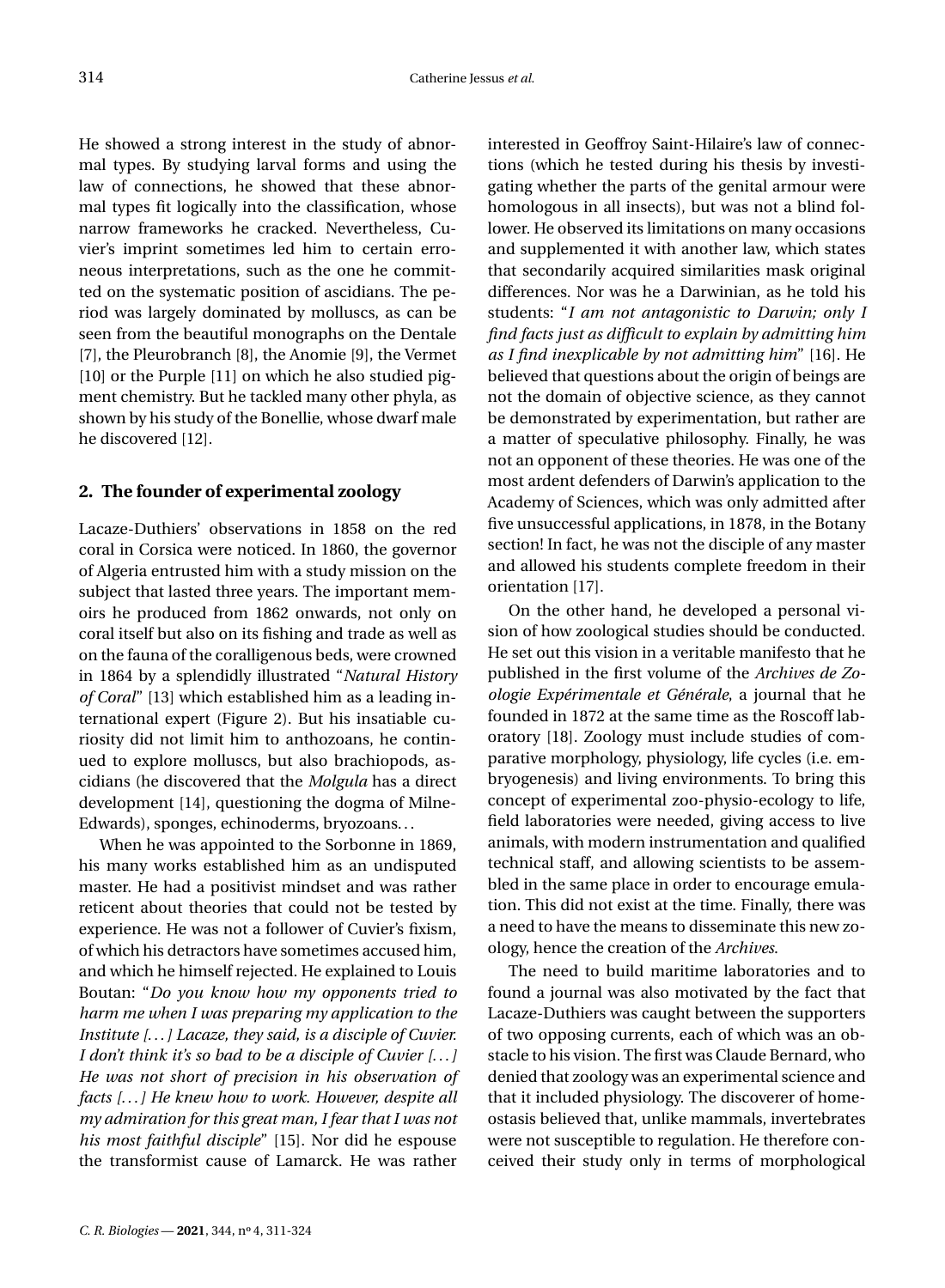

**Figure 2.** Drawing by Henri de Lacaze-Duthiers realized during his mission on red coral in Algeria, in 1860. This drawing was included in plate VII, panel 32, of his "Natural history of coral. Organization, Reproduction, Fisheries in Algeria, Industry and Trade" (Baillère Ed., Paris). It represents a polyp surrounded by 6 young buds (blastozoids). The original drawing reproduced here is from the notes of Henri de Lacaze-Duthiers. It is conserved in the Archives of the french Academy of sciences, Paris, France.

<span id="page-5-0"></span>description. The second was the "*Edwards clan*". His ex-mentor and his son mobilized all the resources and controlled the publications via their influential "*Annals of Natural Sciences*". In order for a modern zoology to emerge to which Lacaze-Duthiers aspired, it was urgent to build.

# **3. The builder of marine stations**

In 1872, at the age of 51, at the top of his academic career, Lacaze-Duthiers embarked on a real career as a builder, while continuing his research in marine zoology with his students, teaching at the Sorbonne and participating in the work of the Academy. Within ten years, he founded two laboratories with an international vocation in Roscoff (1872) and Banyuls (1882), which are still the spearheads of French marine biology today.

His main motivations were political and scientific, but they were also personal. He was concerned about his health, which was no doubt weakened by the countless trips he had made since 1853 and his long stays in Algeria and Tunisia. More prosaically, he complained about the dilapidated and cramped premises he had in Paris, which did not allow him to give his students good working conditions.

In August 1868, he went to Roscoff for the first time, by train to Morlaix. After a journey of "*only*" 14 hours and, he said, in remarkable comfort, he rented a room in the Hôtel du Pigeon Blanc, Place de l'Église, which he transformed into a makeshift laboratory for the duration of his stay. He discovered immense, easily accessible beaches and an exceptionally diverse fauna that was conducive to all sorts of observations and experimental research. He was enthusiastic: "*I will come back again because my intention is to make it known and to take it as a type of the maritime fauna of the coasts of France. . .* " [\[19\]](#page-14-15).

This sentence evokes the idea of a long-term project that could only be achieved after frequent and prolonged stays. In fact, Lacaze-Duthiers returned to Roscoff with several students in 1869 and 1870, but that year his stay was cut short by the Franco-Prussian war, the fall of the Empire and the proclamation of the Third Republic. A republican and patriot at heart, Lacaze-Duthiers had reasons both to be sad (the defeat) and to be happy (the proclamation of the Republic). Hence his desire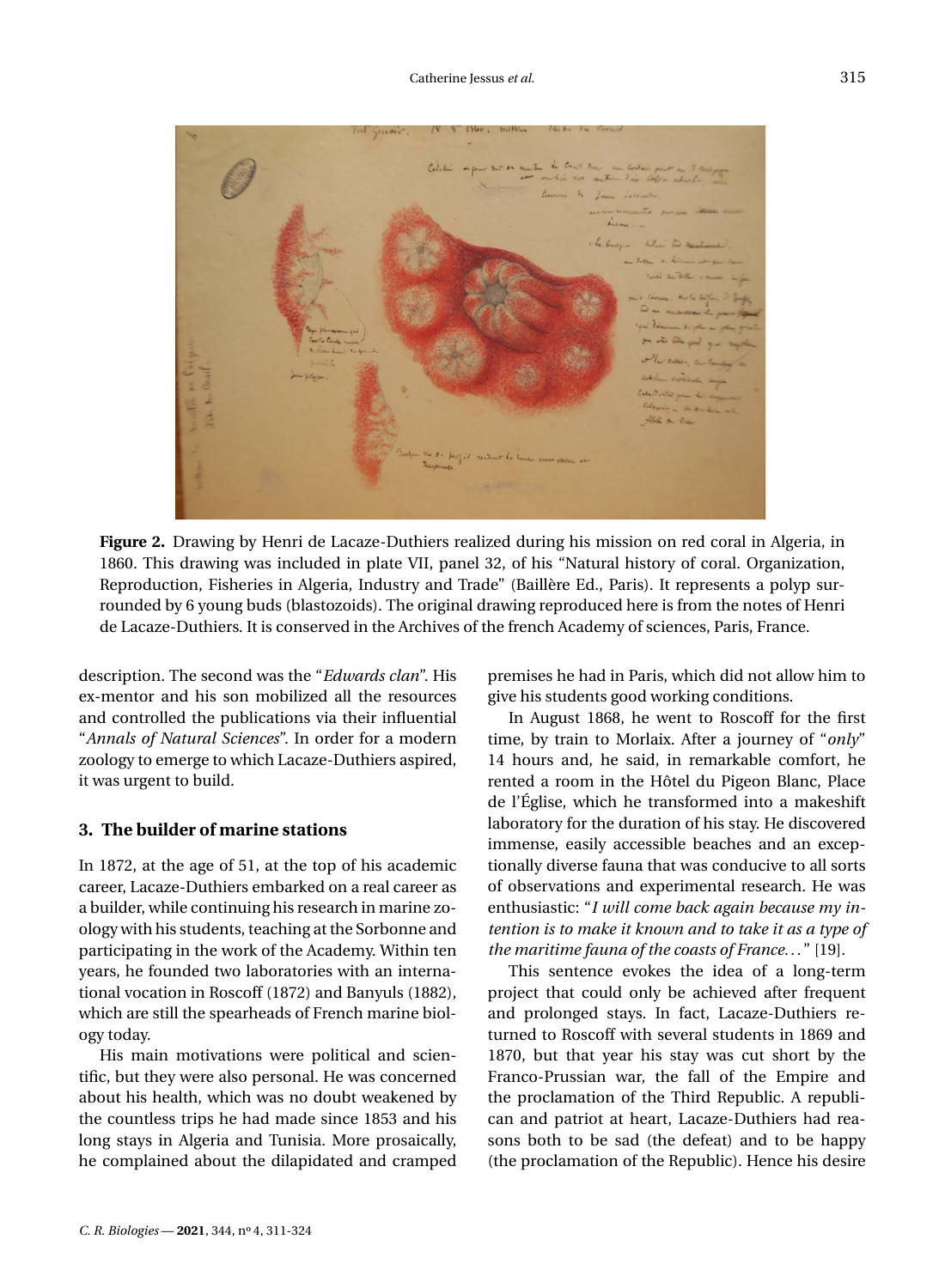to participate in "*the awakening of the intellectual movement*" and the recovery of French science in his field of expertise, Zoology. At the same time, he developed a strong anti-Prussian sentiment linked, among other grievances, to the bombing of the Museum and the Jardin des Plantes during the siege of Paris [\[20\]](#page-14-16).

After the fall of the Commune on 28 May 1871, Lacaze-Duthiers resumed his project and negotiated with the Ministry of Public Instruction. He returned to Roscoff in 1872 and signed a lease for a large furnished house next to the Hôtel du Pigeon blanc for an annual rent of 1200 francs. One of Lacaze-Duthiers disciples, Edmond Perrier, tells the story: "*It was a room in this hotel to which I returned in 1872, [. . . ] that was the first laboratory in Roscoff. At the end of this stay, M. de Lacaze-Duthiers came to Roscoff and rented from Mme Rolland a beautiful house with a courtyard overlooking the sea, which she had recently built; I had the honour of writing, on stamped paper, one of the first copies of the lease which transformed, an unforeseen honour, the house of our hostess into an official laboratory of the Sorbonne*" [\[21\]](#page-14-17). Rented from 1873 to 1883, this house constituted the initial nucleus of the Laboratory of Experimental Zoology, created on paper, in Roscoff, on 20 August 1872 [\[22\]](#page-14-18). From then on, he could welcome his students and French and foreign colleagues in Roscoff during the summer.

However, the house soon proved too small to accommodate all the candidates. Lacaze-Duthiers resumed his approaches to the Ministry. He was convincing and in 1876 the State bought a large property (the "*Corbière house*") located opposite the rented house. It had a large enclosed garden and adjoined the boys primary school, which was annexed in 1882. Various land purchases were subsequently made and in 1891, after the Maritime Engineering Department handed over the land of the La Croix battery, Lacaze-Duthiers had a perfectly enclosed and functional "*waterfront*" laboratory in Roscoff. It was equipped with a 300  $m^2$  research aquarium, offered equipped research stalls and a library, and had fishing boats and accommodation facilities. The laboratory was fully funded by the state and was intended for research and teaching purposes. It welcomed students and scientists free of charge, unlike its German competitor, built in Naples in 1874, which was subject to a fee and reserved for qualified researchers.

But Lacaze-Duthiers was not yet satisfied. In 1879, when Roscoff was far from being completed, he undertook a new project: "*It can be said that Roscoff enjoys a climate that is predestined for studies; in the middle of summer, it is spring, and one never experiences the nervousness of hot climates. But in winter, mists, winds, rains, humid days make the shoreline inclement and the work very difficult because of the lack of light, forcing the workers to emigrate to the land of the sun. This is why I thought of giving a counterpart, for the winter, to the Roscoff station, and why the Banyuls station was created. . .* " [\[23\]](#page-14-19).

Lacaze-Duthiers therefore decided to set up a second maritime laboratory on the shores of the Mediterranean where the climate was more favourable. As the Mediterranean coast was already well known "*from Cette to Villefranche*" [\[24\]](#page-14-20), the chosen area had to be rich in potential discoveries. The Catalan coast, where the Pyrenees plunge into the Gulf of Lion, original and little explored, seemed ideal, and Lacaze-Duthiers decided to set up his new station there. His first intention was to build it in Port-Vendres where he had already worked. However, the location envisaged, "*an old fortress from another time*" [\[24\]](#page-14-20), was impossible to obtain from the Ministry of War, despite the strong support of the Minister of Public Instruction, Jules Ferry himself. This hesitation benefited Banyuls, which obtained the installation of the laboratory by offering a plot of land (the rocky promontory of the Fontaulé), a grant of 25,000 francs, a fishing boat and an annual rent. Lacaze-Duthiers was all the more touched by the commune's gesture as it was going through a difficult period: Phylloxera was decimating the vines. However, this was not sufficient and he had to request the contribution of several other organizations, such as the Academy of Sciences, the Ministry of Agriculture, and the General Council of the Pyrénées-Orientales, as well as numerous personalities (barons, bankers, rich scientists...). It should also be noted that Lacaze-Duthiers injected personal funds into the laboratory throughout his life. Thus, while the Roscoff station was financed by the State, the Banyuls station was due to the contribution of many local and private investors. The two creations, characterized by their simple and functional architecture, were intended to complement each other [\[24\]](#page-14-20) and form a single tool linked to the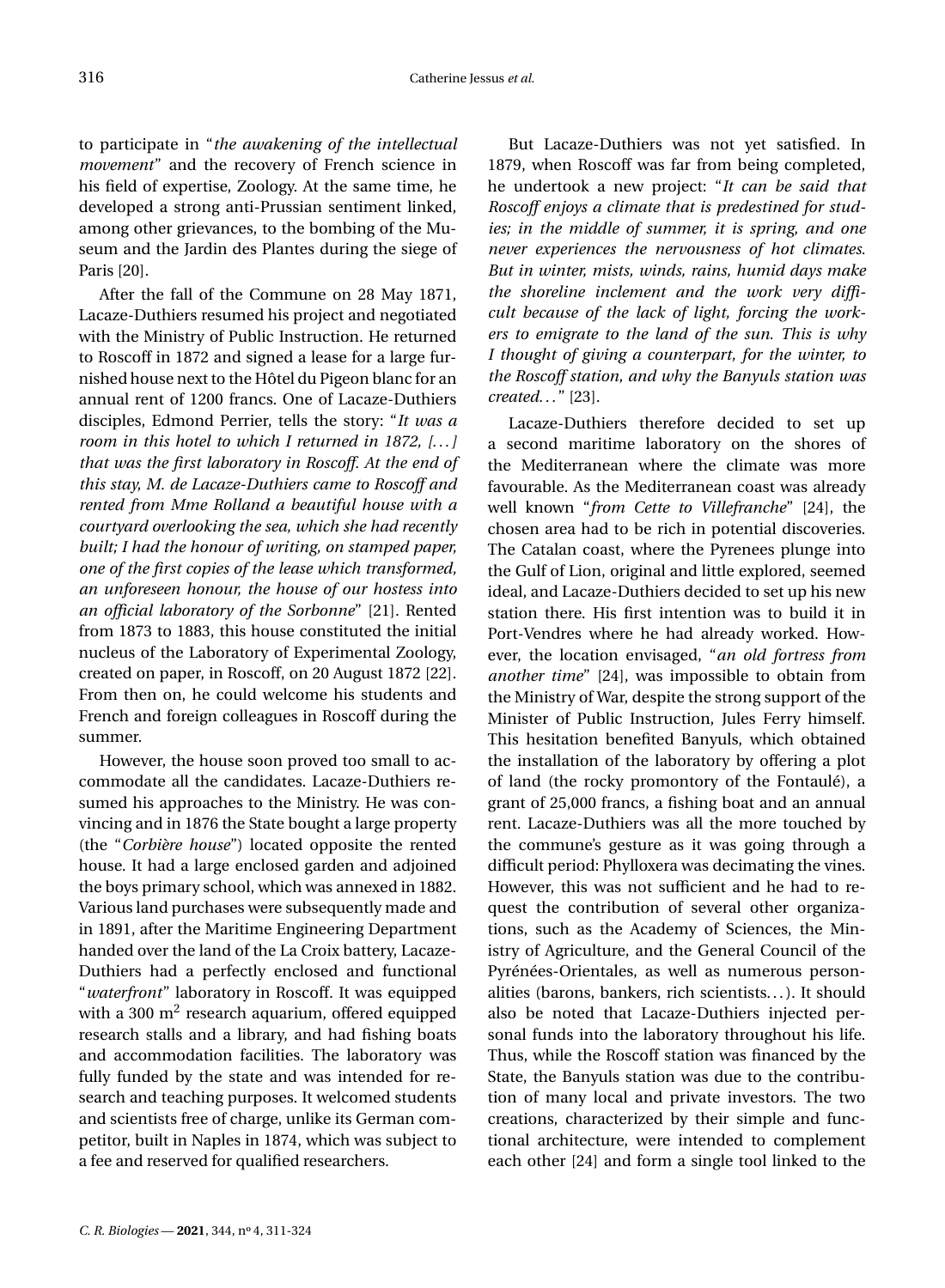Sorbonne. Lacaze writes that "*[t]here is, in fact, a great advantage in finding two laboratories under the same management, offering a perfect unity of organization, in climates as dissimilar as the north and the south and on seas as different as the Ocean and the Mediterranean. This exceptional organization, which cannot be found anywhere else, allows young naturalists to easily complete their education with the same means and in totally different environments*" [\[24\]](#page-14-20). This is still true today!

The Banyuls station was built in 1881 and 1882 and was named the Arago Laboratory in honour of François Arago (a physicist and statesman from the department). The first building was very quickly completed with two extensions, one to house the caretaker, the other to serve as the machine room, all this "*at no cost to the Ministry of Public Instruction*" [\[24\]](#page-14-20). From the outset, Lacaze-Duthiers also provided the station with a library [\[25\]](#page-14-21), which quickly became one of the most important scientific libraries in the Mediterranean. Indeed, at that time Banyuls was particularly isolated, and it was essential for Lacaze-Duthiers that researchers could find the scientific literature they needed on site. Thus the Arago Laboratory, like the Roscoff station, was available to researchers interested in advancing marine biology. They found the best working conditions of the time, including the help of qualified staff and free accommodation! This was revolutionary and, from the end of the 19th century, it led to a significant development of French marine science, the results of which were largely published in the *Archives de Zoologie Expérimentale et Générale*. The two maritime laboratories were also recognized teaching centers for marine biology and trained the following generations.

# **4. Conclusion**

One of the key ideas of Lacaze-Duthiers, the importance of studying living organisms in their environment, is still the basis of the research and teaching activities of the marine stations of Banyuls and Roscoff, in the fields of biology, marine ecology and biological oceanography. Lacaze-Duthiers gave his name in the deepest of the submarine canyons of the Gulf of Lion, just off the coast of Banyuls. As far as the origins and evolution of life are concerned, Lacaze-Duthiers shared some of Cuvier's ideas, but he was

*C. R. Biologies* - 2021, 344, nº 4, 311-324

not hostile to Darwin's theories of evolution either. Here again, the study of relationships between the various evolutionary lineages, now revolutionized by the rise of genomics, is more than ever an important field of research for the two marine stations he created, as well as for the Institut de la Mer de Villefranche-sur-Mer, the third marine station of Sorbonne University, attached in 1931 to the Laboratoire Arago.

Today, these three marine stations play a leading role in the European Marine Biology Research Center, and Sorbonne University is the headquarters of the European Marine Biological Resource Center (EMBRC) [\[26\]](#page-14-22), a European Research Infrastructure Consortium (ERIC) founded in 2018. It was the vision and determination of Henri de Lacaze-Duthiers that inspired this scientific and federating movement in France, then relayed by the Faculty of Sciences in Paris and by the CNRS, at the center of current environmental and biodiversity issues.

As Louis Liard, a former student of Lacaze-Duthiers, who became Director of Higher Education at the Ministry of Public Instruction in 1884, said, he gave science "*his heart, his time, his effort and his fortune*" [\[1\]](#page-13-0). Without going that far, we can only recommend that young scientists be inspired by this figure who embodied the qualities expected of researchers, whether they are past or present: scientific rigour, curiosity, a thirst for exploring the unknown, a taste for risk, freedom of spirit, passion, and disinterestedness.

## **Conflicts of interest**

Authors have no conflict of interest to declare.

## **Acknowledgements**

We would like to warmly thank Sandrine Bodin and Véronique Arnaud, from the Library of the Arago Laboratory—Sorbonne University, Céline Houbin, in charge of the archives of the Roscoff Biological Station—Sorbonne University, as well as Isabelle Maurin-Joffre, Curator of the Archives of the Academy of Sciences (Paris), for their help in consulting the abundant archives related to Henri de Lacaze-Duthiers.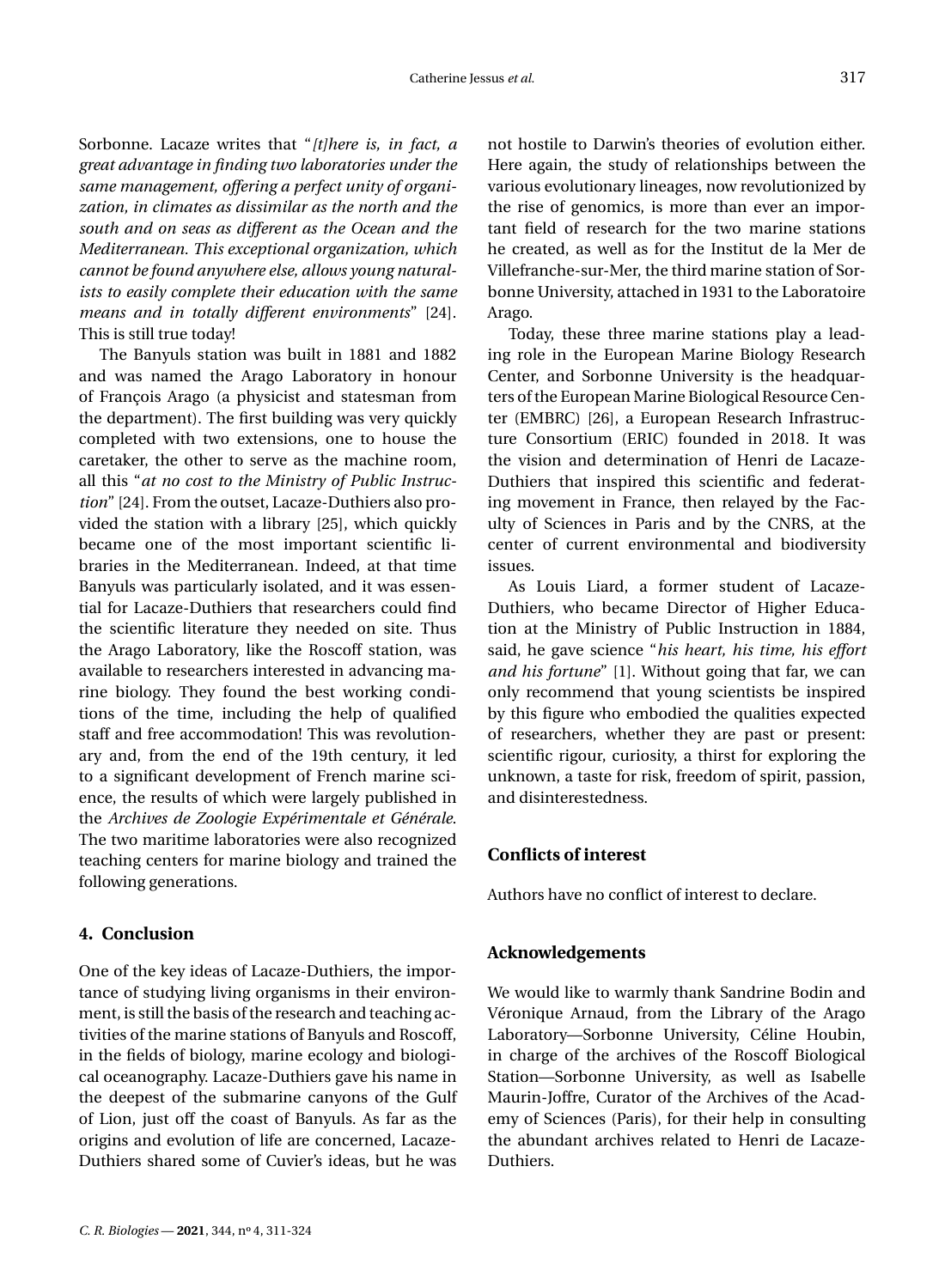# *French version*

# **Avant-propos**

*C'est dans l'austère demeure de Stiguederne, près du village de Montpezat d'Agenais, dans le Lot-et-Garonne, que naît le 15 mai 1821 le quatrième et dernier enfant du baron Étienne de Lacaze-Duthiers. Félix-Joseph Henry de Lacaze-Duthiers, ou Henri, ainsi qu'il choisit de se faire appeler, deviendra l'un des esprits scientifiques les plus curieux et les plus actifs du XIX<sup>e</sup> siècle. A l'occasion du 200<sup>e</sup> anniversaire de sa naissance, nous souhaitons ici retracer sa carrière scientifique et rappeler son grand œuvre en tant que bâtisseur des stations marines de Roscoff et de Banyuls.*

Henri de Lacaze-Duthiers naît le 15 mai 1821 dans le Lot-et-Garonne, au château de Stiguederne [\[2\]](#page-13-1). Second fils du baron Etienne de Lacaze-Duthiers, dont le père a été guillotiné sous la Terreur, il passe son enfance sous l'autorité d'un père sévère confit dans les traditions de l'ancien régime. Une certaine ouverture d'esprit lui est prodiguée par son grand-père maternel, Louis de Cassaignoles, député siégeant au centre gauche. Loin des préjugés paternels, Henri de Lacaze-Duthiers portera toute sa vie sa conviction d'un idéal républicain.

En dépit de l'opposition de son père, il gagne Paris en 1842 après l'obtention du baccalauréat. Il entreprend des études de médecine, mais en même temps il suit les cours du Pr Milne-Edwards au Muséum d'Histoire Naturelle. Après avoir obtenu sa licence en 1845, il devient son préparateur et entreprend une thèse ès sciences sur l'armure génitale des insectes. Sous la direction du Pr Trousseau, il soutient sa thèse de médecine en 1851, ainsi dédiée : « *à ta mémoire, bonne et excellente Élisabeth [sa sœur la plus proche, récemment décédée], à mon père et à ma mère, à Louise ma sœur, à Joseph mon frère, à mon maître M. Armand Trousseau* » [\[3\]](#page-13-2). Son père ne lui octroyant qu'un faible soutien financier, Lacaze-Duthiers devient répétiteur à l'Institut Agronomique de Versailles. En 1851, suite au coup d'Etat de Louis-Napoléon Bonaparte, il refuse de prêter serment de fidélité au chef de l'État, revendiquant ses convictions républicaines. Il paye cette décision courageuse par sa révocation, début 1852. Malgré sa précarité financière, il soutient sa thèse ès sciences en 1853.



**Figure 1.** Gravure de Ch. B. May dédiée, en 1896, « *Au créateur des stations de Roscoff et de Banyuls, H. de LACAZE-DUTHIERS. Offert par ses élèves et par de nombreux savants français et étrangers comme témoignage d'admiration pour ses travaux et ses sacrifices à la Science* » [\[5\]](#page-14-1).

<span id="page-8-0"></span>Sans autres ressources que la maigre pension versée par son père, il se résout en 1854 à postuler à un poste de professeur de sciences naturelles à la Faculté des sciences de Lille dont le Doyen est Louis Pasteur. Il est contraint de quitter Paris précipitamment « *n'ayant que quelques jours pour préparer [s]on cours* » [\[4\]](#page-14-0). Neuf ans plus tard, ses travaux l'ayant consacré comme l'un des chefs de file de la zoologie française, les portes parisiennes s'ouvrent à lui. En 1863, sur la recommandation de Louis Pasteur, alors administrateur et directeur des études de l'École Normale Supérieure, il devient Maître de conférences à l'École normale supérieure, puis, en 1865, professeur au Muséum. En 1869, il est nommé professeur à la Sorbonne [\[4\]](#page-14-0). En 1871, il entre à l'Académie des sciences. C'est la consécration et l'heure d'un tournant, celle du bâtisseur : il crée et développe successivement deux institutions, toujours à la pointe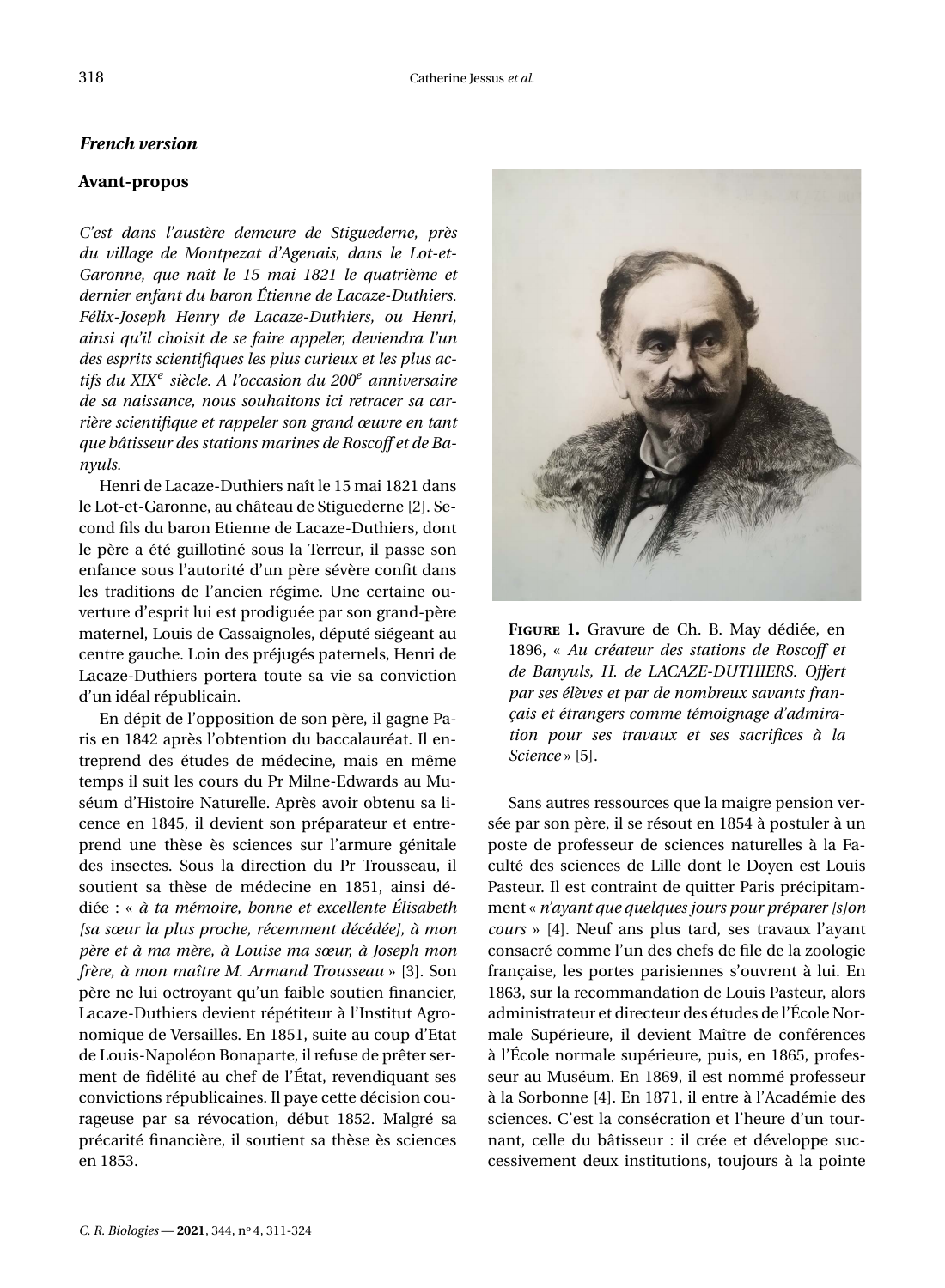de la biologie marine aujourd'hui, le Laboratoire de zoologie expérimentale à Roscoff en 1872 (de nos jours la Station biologique), et le Laboratoire Arago à Banyuls-sur-Mer en 1882 (actuellement l'Observatoire océanologique).

Membre d'une bonne douzaine d'académies et sociétés savantes, françaises ou étrangères, auteur de 256 publications [\[6\]](#page-14-2), il décède le 21 juillet 1901 dans sa propriété de Las-Fons, dans le Périgord, quelques jours après son dernier cours en Sorbonne. Il est inhumé comme il l'avait souhaité à Banyuls-sur-Mer, devant le Laboratoire Arago. Sa statue en bronze, œuvre du sculpteur espagnol Mariano Benlliure y Gil, qui surmonte la tombe, contemple la mer.

# **1. La formation d'un naturaliste de terrain**

Lacaze-Duthiers n'a jamais eu l'intention de pratiquer la médecine. Il n'a suivi des études médicales que parce qu'elles offrent à l'époque la meilleure formation en anatomie et physiologie, des domaines clés pour le naturaliste qu'il souhaite devenir. L'enseignement de Henri Milne-Edwards a séduit Lacaze-Duthiers par deux aspects. Le premier est l'approche de terrain promue par son maître : étudier les animaux vivants, dans leur milieu de vie car les sciences naturelles ne peuvent plus se limiter à l'étude parisienne de la morphologie et de l'anatomie d'êtres morts. Le second porte sur un monde qui l'attire, celui des invertébrés marins. Comme il le résume : « *Combien de fois, [. . . ] dans les petits groupes d'auditeurs qui se formaient dans les cours de la Sorbonne, [. . . ] ne nous sommes-nous pas dit : la mer doit être bien belle à étudier avec son monde si varié et si curieux! Aussi, plus d'un alors brûlait secrètement du désir de faire des voyages d'observations* » [\[4\]](#page-14-0).

Lacaze-Duthiers réalise ce désir en 1853. Immédiatement après la soutenance de sa thèse de doctorat, il part aux Baléares en compagnie de Jules Haime (1824–1856) et, de début juin jusqu'à fin août, les deux amis mènent « *une vie de travail et de plaisirs bien simples* » [\[4\]](#page-14-0). Au cours de ce séjour, Lacaze-Duthiers effectuera ses premières études sur des organismes marins. Logé dans une modeste auberge, il collecte toutes sortes d'animaux qu'il étudie ensuite dans sa chambre grâce au microscope qu'il a emporté, animaux qu'il ramène à Paris, morts ou vivants. La moisson est gigantesque, à la mesure de son émerveillement et de son enthousiasme [\[4\]](#page-14-0). Il a trouvé son objet d'étude : les invertébrés marins; son approche : le terrain, l'observation des animaux vivants, la prise en compte du milieu de vie; sa méthode : l'étude du cycle de vie, de l'œuf à l'adulte, incluant donc, ce qui est nouveau, le développement embryonnaire et larvaire.

Le retour en France est marqué par son départ pour Lille. À son grand désespoir, ses recherches sont momentanément interrompues par la préparation de ses cours. Néanmoins, Lacaze-Duthiers renoue rapidement avec les expéditions de terrain : il arpente les côtes bretonnes et provençales, et en 1858 repart en Méditerranée, sur les traces du voyage initiatique de 1853. Avant de gagner les Baléares il séjourne en Corse où il fait des observations pionnières sur le corail et sa pêche [\[4\]](#page-14-0). Dans les modestes auberges où il travaille, il accumule des monceaux de dessins (Figure [2\)](#page-10-0) et de notes, qui se transforment ensuite en publications remarquables de minutie et de précision rigoureuse, exposant le cycle de vie d'une espèce donnée, sa morphologie, sa physiologie, son développement et son milieu de vie. Il manifeste un intérêt prononcé pour l'étude des types anormaux. En étudiant les formes larvaires et en se servant de la loi des connexions, il montre que ces types anormaux se placent logiquement dans la classification dont il fait craquer les cadres trop étroits. Néanmoins, l'empreinte de Cuvier le conduira parfois à certaines interprétations erronées, comme celle qu'il commettra sur la position systématique des ascidies. La période est largement dominée par les mollusques, comme en témoignent les belles monographies sur le Dentale [\[7\]](#page-14-3), le Pleurobranche [\[8\]](#page-14-4), l'Anomie [\[9\]](#page-14-5), le Vermet [\[10\]](#page-14-6) ou la Pourpre [\[11\]](#page-14-7) dont il étudie aussi la chimie du pigment. Mais il aborde bien d'autres embranchements comme le montre son étude de la Bonellie dont il découvre le mâle nain [\[12\]](#page-14-8).

## **2. Le fondateur de la zoologie expérimentale**

Les observations de Lacaze-Duthiers en 1858 sur le corail rouge en Corse ont été remarquées. En 1860, le gouverneur de l'Algérie le charge d'une mission d'étude sur le sujet qui se poursuit sur trois ans. Les importants mémoires qu'il produit à partir de 1862, non seulement sur le corail lui-même mais aussi sur sa pêche et son commerce ainsi que sur la faune des fonds coralligènes, sont couronnés en 1864 par une « *Histoire naturelle du corail* » [\[13\]](#page-14-9) splendidement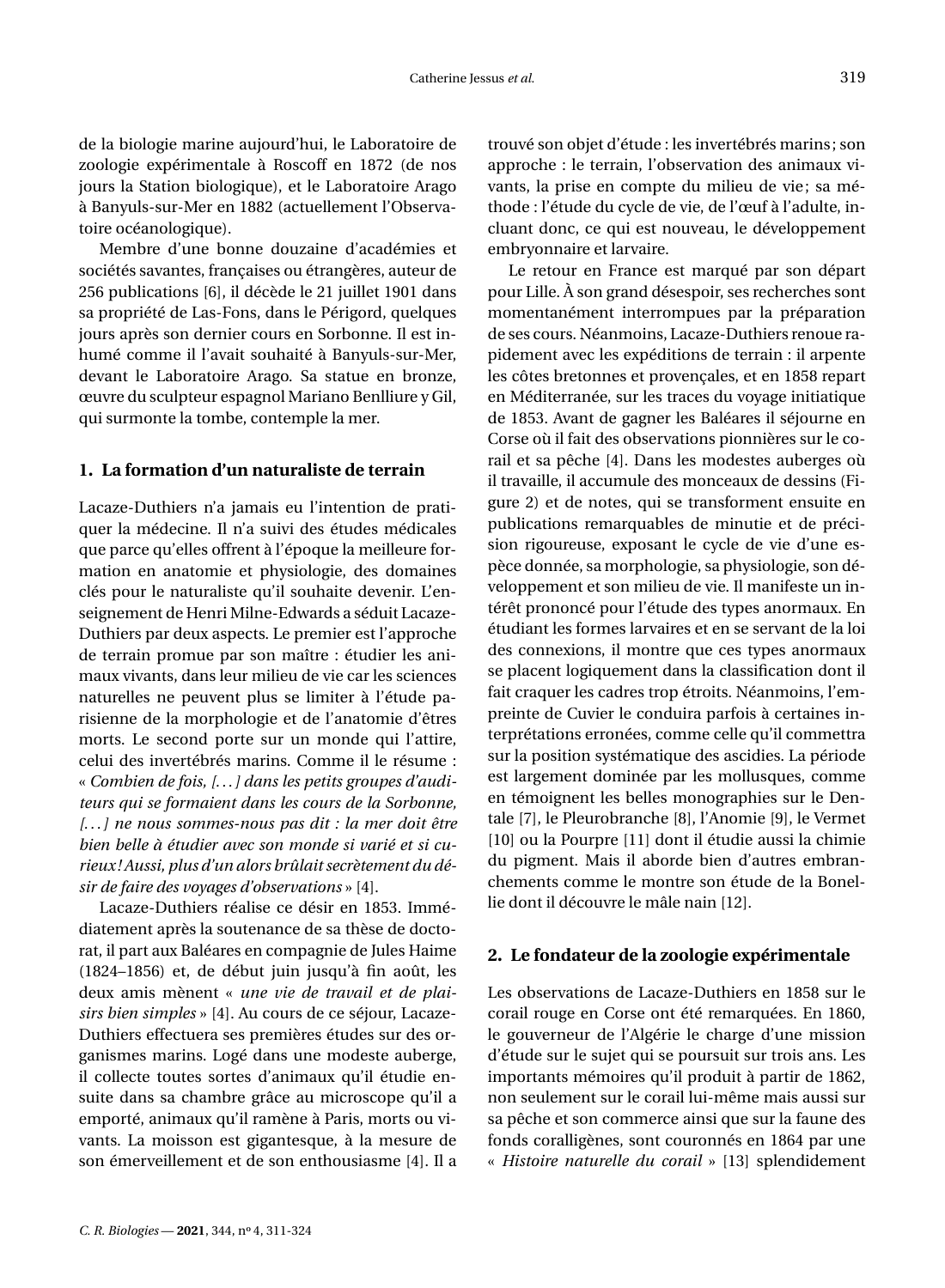

<span id="page-10-0"></span>**Figure 2.** Dessin de Henri de Lacaze-Duthiers réalisé lors de sa mission sur le corail rouge en Algérie, en1860. Ce dessin a été repris dans la planche VII, panneau 32, de son « Histoire naturelle du corail. Organisation, Reproduction, Pêche en Algérie, Industrie et commerce » (Baillère Ed., Paris). Il représente un polype entouré de 6 jeunes bourgeons (blastozoïdes). L'original reproduit ici vient des notes de Henri de Lacaze-Duthiers. Il est conservé aux Archives de l'Académie des sciences, Paris, France.

illustrée qui le consacre comme un expert international de premier plan (Figure [2\)](#page-10-0). Mais son insatiable curiosité ne le limite pas aux anthozoaires, il continue l'exploration des mollusques, mais aussi des brachiopodes, des ascidies (il découvre que la Molgule a un développement direct [\[14\]](#page-14-10), remettant en question le dogme de Milne-Edwards), des éponges, des échinodermes, des bryozoaires. . .

Lorsqu'il est nommé à la Sorbonne, en 1869, ses multiples travaux l'ont consacré comme un maître incontestable. Il est animé d'un esprit positiviste et assez réticent face aux théories qu'on ne peut éprouver par l'expérience. Il n'est pas un adepte du fixisme de Cuvier, ce dont ses détracteurs l'ont parfois accusé, et que lui-même récusait. Il explique ainsi à Louis Boutan : « *Savez-vous comment mes adversaires essayaient de me nuire, lorsque je préparais ma candidature à l'Institut [. . . ] Lacaze, disaient-ils, c'est un disciple de Cuvier. Moi, je ne trouve pas déjà si mal d'être élève de Cuvier [. . . ] Il ne manquait pas de précision dans l'observation des faits [. . . ] Il savait travailler. Pourtant, malgré toute mon admiration pour ce grand homme, je crains de ne pas avoir été son* *disciple bien fidèle* » [\[15\]](#page-14-11). Il n'épouse pas plus la cause transformiste de Lamarck. Il est plutôt intéressé par la loi des connexions de Geoffroy Saint-Hilaire (qu'il a éprouvée lors de sa thèse en recherchant si les pièces de l'armure génitale étaient homologues chez tous les insectes), mais n'en est pas un adepte aveugle. Il en observe les limites à bien des reprises et il la complète par une autre loi voulant que des ressemblances acquises secondairement masquent les divergences originelles. Il n'est pas non plus Darwinien, comme il le dit à ses élèves : « *Je ne suis pas antagoniste de Darwin; seulement je trouve des faits tout aussi difficiles à expliquer en l'admettant que j'en trouve d'inexplicables en ne l'admettant pas* » [\[16\]](#page-14-12). Il estimait que les questions qui touchent à l'origine des êtres ne sont pas du domaine de la science objective, car elles ne peuvent pas être démontrées par l'expérimentation, mais relèvent plutôt de philosophie spéculative. Enfin, il n'est pas un opposant à ces théories. Il sera ainsi l'un des plus ardents défenseurs de la candidature de Darwin à l'Académie des Sciences, dont l'admission n'eut lieu qu'après cinq échecs, en 1878, à la section de botanique!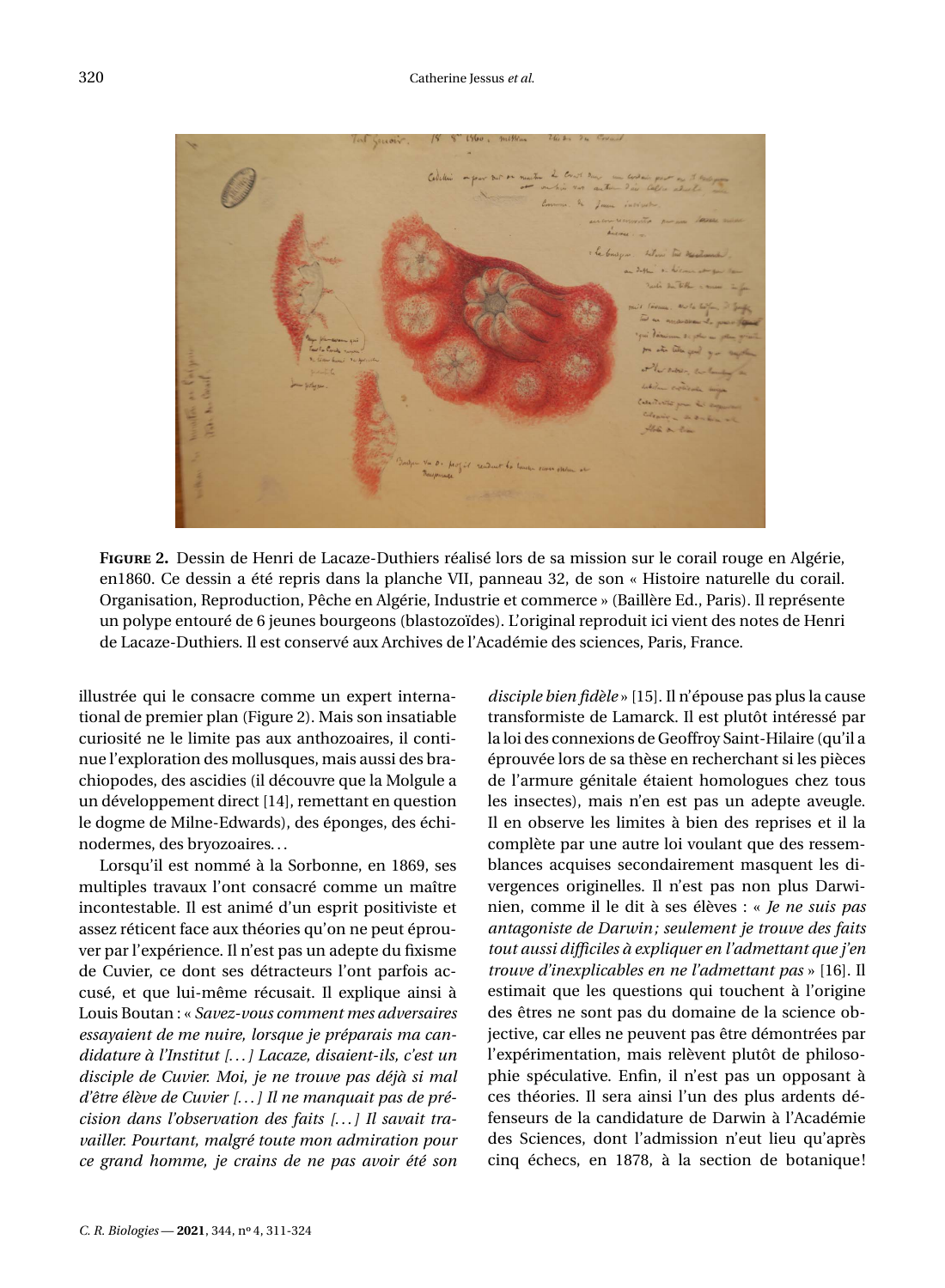Lacaze-Duthiers n'a de fait été le disciple d'aucun maître et a laissé à ses élèves toute liberté quant à leurs orientations [\[17\]](#page-14-13).

En revanche, il s'est forgé une vision personnelle de la façon dont les études de zoologie doivent être conduites. Il expose cette conception dans un véritable manifeste qu'il publie dans le premier tome des *Archives de Zoologie Expérimentale et Générale*, une revue qu'il crée, en 1872, en même temps que le laboratoire de Roscoff [\[18\]](#page-14-14). La zoologie doit inclure des études de morphologie comparée, de physiologie, des cycles de vie (soit l'embryogenèse), des milieux de vie. Pour faire vivre ce concept de zoo-physioécologie expérimentale, il faut des laboratoires de terrain, donnant accès aux animaux vivants, disposant d'une instrumentation moderne et de personnel technique qualifié, et permettant de concentrer les scientifiques pour favoriser l'émulation. Ce qui n'existe pas à l'époque. Enfin, il convient de disposer de moyens de diffusion de cette nouvelle zoologie, d'où la création des *Archives*.

La nécessité de bâtir des laboratoires maritimes et de fonder une revue est en outre motivée par le fait que Lacaze-Duthiers est pris en tenaille entre les tenants de deux courants opposés, dont chacun fait obstacle à sa vision. Le premier est Claude Bernard, qui dénie à la zoologie d'être une science expérimentale et d'inclure la physiologie. Le concepteur de l'homéostasie estime que, contrairement aux mammifères, les invertébrés ne sont pas susceptibles de régulations. Il ne conçoit donc leur étude que sous l'angle de la description morphologique. Le second est le « *clan Edwards* ». Son ex-mentor et son fils mobilisent tous les moyens et contrôlent les publications via leurs influentes « *Annales des Sciences Naturelles* ». Pour que la nouvelle zoologie à laquelle Lacaze-Duthiers aspire puisse émerger, il est urgent de construire.

# **3. Le bâtisseur des stations marines**

C'est ainsi qu'en 1872, à 51 ans, au faîte de sa carrière académique, Lacaze-Duthiers se lance dans une véritable carrière de bâtisseur, tout en poursuivant avec ses élèves ses recherches en zoologie marine, en assurant ses enseignements en Sorbonne et en participant aux travaux de l'Académie. En une dizaine d'années, il fonde, à Roscoff (1872) puis à Banyuls (1882), deux laboratoires à vocation internationale, qui sont toujours aujourd'hui les fers de lance de la biologie marine française.

Ses motivations principales sont d'ordre politique et scientifique mais elles sont aussi personnelles. Sa santé le préoccupe, fragilisée sans doute par les innombrables voyages qu'il a effectués depuis 1853 et par ses longs séjours en Algérie et en Tunisie. Plus prosaïquement, il se plaint de la vétusté et de l'exiguïté des locaux dont il dispose à Paris et qui ne lui permettent pas de donner à ses étudiants de bonnes conditions de travail.

En août 1868, il va à Roscoff pour la première fois, en train jusqu'à Morlaix. Après un voyage effectué en « *seulement* » 14 heures et, dit-il, dans un confort remarquable, il loue à l'hôtel du Pigeon blanc, place de l'Église, une chambre qu'il transforme en laboratoire de fortune pour la durée de son séjour. Il découvre des grèves immenses, faciles d'accès, et une faune d'une diversité exceptionnelle propice à toutes sortes d'observations et de recherches expérimentales. Il est enthousiasmé : « *J'y reviendrai encore car mon intention est de la faire connaître et de la prendre comme type de la faune maritime des côtes de France . . .* » [\[19\]](#page-14-15).

Cette phrase évoque l'idée d'un projet à long terme dont la réalisation ne peut être envisagée qu'après des séjours fréquents et prolongés. De fait, Lacaze-Duthiers retourne à Roscoff avec plusieurs élèves en 1869 et 1870 mais, cette année-là, le séjour tourne court du fait de la guerre franco-prussienne, de la chute de l'Empire et de la proclamation de la  $III<sup>e</sup>$  République. Républicain et patriote dans l'âme, Lacaze-Duthiers a à la fois des raisons de s'attrister (la défaite) et de se réjouir (la proclamation de la République). D'où sa volonté de participer « *au réveil du mouvement intellectuel* » et au redressement de la science française dans son domaine de compétences, la Zoologie. Il développe en même temps un vif sentiment anti-prussien lié, entre autres griefs, au bombardement du Muséum et du Jardin des Plantes pendant le siège de Paris [\[20\]](#page-14-16).

Après la chute de la Commune le 28 mai 1871, Lacaze-Duthiers reprend son projet et négocie avec le Ministère de l'Instruction publique. Il retourne à Roscoff en 1872 et signe, pour un loyer annuel de 1200 francs, le bail de location d'une grande maison meublée voisine de l'Hôtel du Pigeon blanc. L'un des élèves de Lacaze-Duthiers, Edmond Perrier, raconte l'affaire : « *C'est une chambre de cet hôtel où je revins*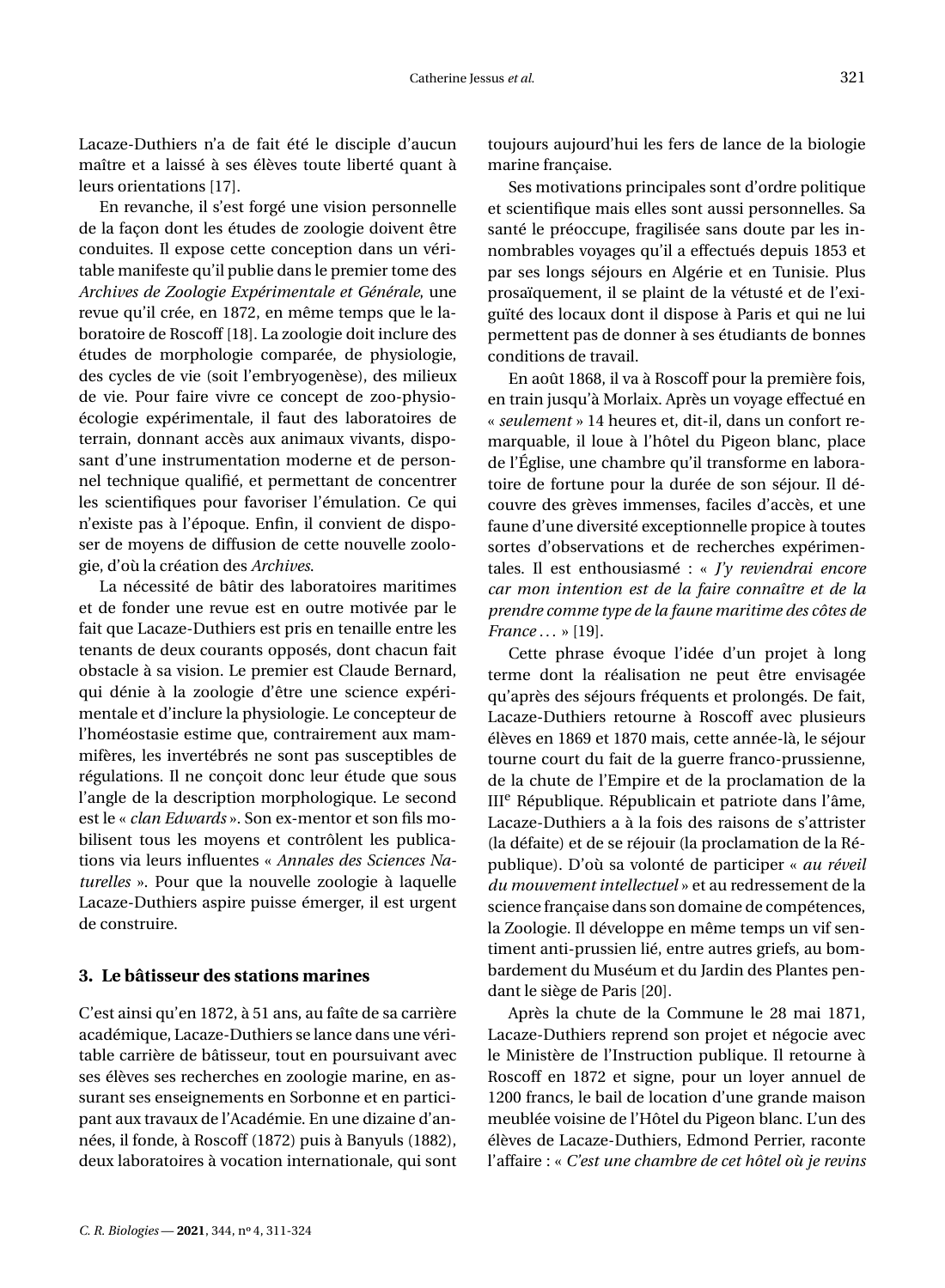*en 1872, [. . . ] qui fut le premier laboratoire de Roscoff. A la fin de ce séjour M. de Lacaze-Duthiers vint à Roscoff, il loua à Mme Rolland une belle maison, avec cour donnant sur la mer, qu'elle venait de faire construire; j'eus l'honneur d'écrire sur papier timbré l'un des premiers exemplaires du bail qui transformait, honneur imprévu, la maison de notre hôtesse en laboratoire officiel de la Sorbonne* » [\[21\]](#page-14-17). Louée de 1873 à 1883, cette maison constituera le noyau initial du *Laboratoire de Zoologie expérimentale*, créé sur le papier, à Roscoff, le 20 août 1872 [\[22\]](#page-14-18). Dès lors il pourra accueillir à Roscoff, l'été, ses étudiants et ses collègues français et étrangers.

Très vite cependant la maison s'avère trop petite pour héberger tous les candidats. Lacaze-Duthiers reprend ses démarches auprès du Ministère. Il sait se montrer convaincant et en 1876 l'État achète une grande propriété (la « *maison Corbière* ») située en face de la maison louée. Elle possède un grand jardin clos et jouxte l'école primaire des garçons qui sera annexée en 1882. Différents achats de terrains sont réalisés par la suite et en 1891, après la remise par le Génie maritime du terrain de la batterie de la Croix, Lacaze-Duthiers dispose à Roscoff d'un laboratoire « *les pieds dans l'eau* » parfaitement clos et fonctionnel. Il est équipé d'un aquarium de recherche de 300  $m^2$ , offre des stalles de recherche équipées et une bibliothèque, dispose de bateaux de pêche et de capacités d'hébergement. Ce laboratoire a été entièrement financé par l'État et il est destiné à la recherche et à l'enseignement. Il accueille gratuitement étudiants et scientifiques, contrairement à son concurrent allemand bâti à Naples en 1874, dont l'accès est payant et réservé à des chercheurs qualifiés.

Mais Lacaze-Duthiers n'est pas encore satisfait. En 1879, alors que Roscoff est loin d'être achevé, il entreprend un nouveau projet : « *On peut le dire, Roscoff jouit d'un climat prédestiné pour les études; en plein été, c'est le printemps, et on n'y éprouve jamais cet énervement des climats chauds. Mais dans l'hiver, des brumes, des vents, des pluies, des jours d'humidité rendant la grève inclémente et le travail fort difficile par le manque de lumière, forcent les travailleurs à émigrer vers le pays du soleil. C'est pour cela que j'ai songé à donner un pendant, pour l'hiver, à la station de Roscoff, et qu'a été créée la station de Banyuls. . .* » [\[23\]](#page-14-19).

C'est ainsi que Lacaze-Duthiers décide de fonder un second laboratoire maritime sur les rives de la Méditerranée où le climat est plus favorable. Les côtes de la Méditerranée étant déjà bien connues « *de Cette à Villefranche* » [\[24\]](#page-14-20), la zone choisie doit être riche de découvertes potentielles. La côte catalane, là où les Pyrénées plongent dans le golfe du Lion, originale et très peu explorée, apparaît idéale, et Lacaze-Duthiers décide d'y installer sa nouvelle station. Sa première intention est de la bâtir à Port-Vendres où il a déjà travaillé. Cependant, le local envisagé, « *une ancienne forteresse d'un autre temps* » [\[24\]](#page-14-20), reste impossible à arracher au Ministère de la Guerre, malgré le fort soutien du ministre de l'Instruction publique, Jules Ferry lui-même. Cette hésitation profite à Banyuls qui obtient l'installation du laboratoire en proposant un terrain (le promontoire rocheux du Fontaulé), une subvention de 25 000 francs, un bateau de pêche et une rente annuelle. Lacaze-Duthiers est d'autant plus touché par le geste de la commune que celle-ci vit une période difficile : la vigne est décimée par le Phylloxera. Cependant cela ne suffit pas et il doit solliciter la contribution de plusieurs autres structures, comme l'Académie des sciences, le Ministère de l'Agriculture, et le Conseil général des Pyrénées-Orientales, ainsi que de nombreuses personnalités (barons, banquiers, scientifiques fortunés. . . ). Il faut également souligner que Lacaze-Duthiers injectera toute sa vie des fonds personnels dans le laboratoire. Ainsi, si la station de Roscoff a été financée par l'État, celle de Banyuls est due à la contribution de multiples investisseurs locaux et privés. Les deux créations, caractérisées par leur architecture simple et fonctionnelle, sont destinées à se compléter [\[24\]](#page-14-20) et former un seul et même outil lié à la Sorbonne. Lacaze écrit qu' « *[i]l y a, en effet, un grand avantage à trouver réunis sous une même direction deux laboratoires offrant une parfaite unité d'organisation, sous des climats aussi peu semblables au nord et au midi et sur des mers aussi différentes que l'Océan et la Méditerranée. Cette organisation exceptionnelle et qu'on ne trouve nulle part ailleurs permet encore aux jeunes naturalistes de compléter très facilement leur éducation avec les mêmes moyens et dans des milieux totalement différents* » [\[24\]](#page-14-20). C'est encore vrai de nos jours!

La station de Banyuls se construit en 1881 et 1882 et elle est baptisée Laboratoire Arago en l'honneur de François Arago (physicien et homme d'Etat originaire du département). Un premier bâtiment est très rapidement complété par deux extensions, l'une pour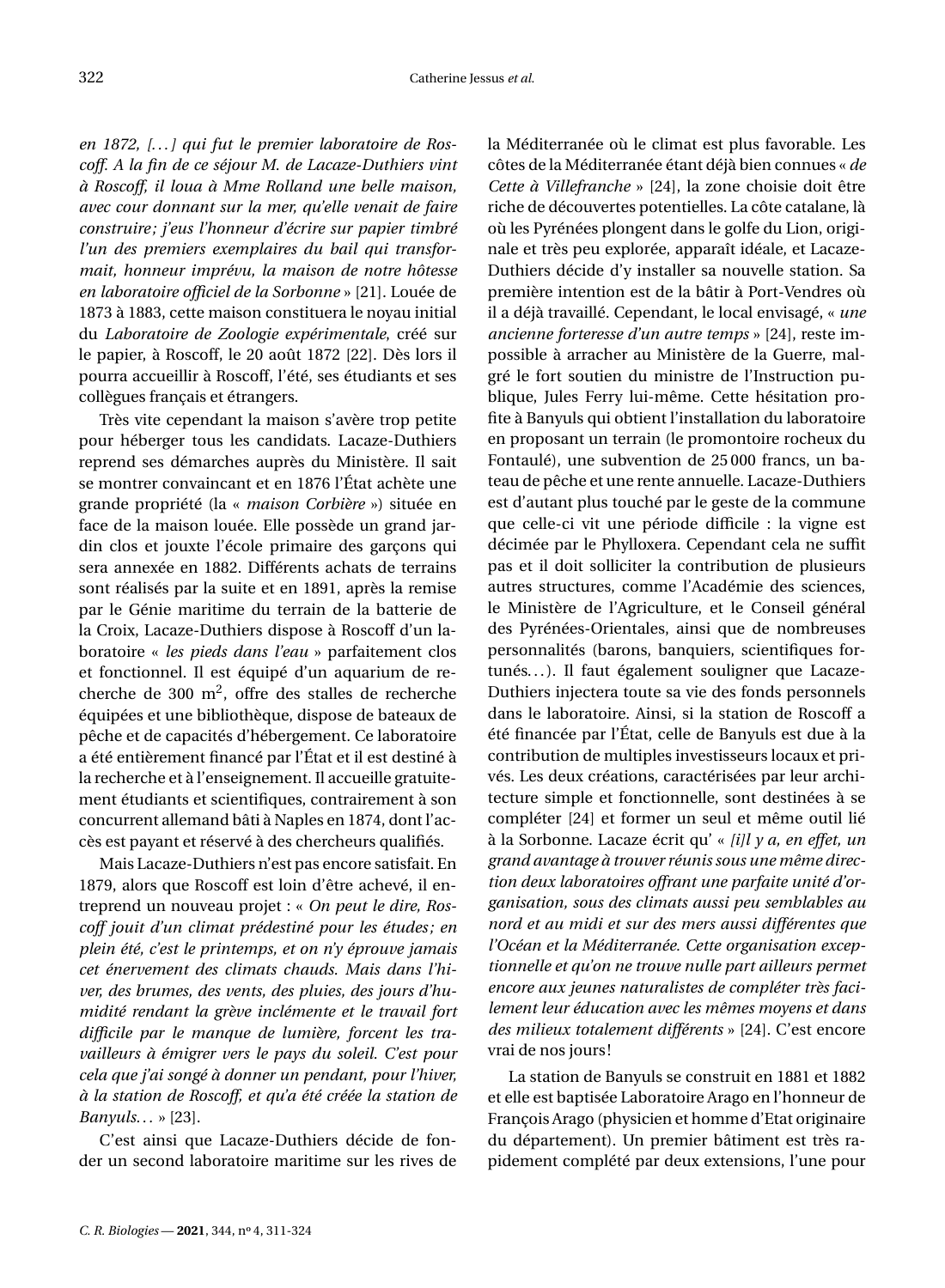loger le gardien, l'autre servant de salle des machines, tout cela « *sans qu'il en coûtât rien au Ministère de l'Instruction publique* » [\[24\]](#page-14-20). Dès le début également, Lacaze-Duthiers dote la station d'une bibliothèque [\[25\]](#page-14-21), rapidement devenue l'une des plus importantes bibliothèques scientifiques de Méditerranée. En effet, à cette époque, Banyuls étant particulièrement isolé, il était essentiel pour Lacaze-Duthiers que les chercheurs puissent trouver sur place la littérature scientifique dont ils avaient besoin. Ainsi le Laboratoire Arago, comme la station de Roscoff, est à la disposition des chercheurs désireux de faire progresser la biologie marine. Ils y trouvent les meilleures conditions de travail de l'époque, incluant l'aide d'un personnel qualifié et un logement gratuit! Cela est révolutionnaire et permettra à partir de la fin du XIX<sup>e</sup>siècle un développement important des sciences marines françaises, dont les résultats sont en grande partie publiés dans les *Archives de Zoologie Expérimentale et Générale*. Les deux laboratoires maritimes sont également des centres d'enseignement reconnus en biologie marine et forment les générations suivantes.

# **4. Conclusion**

L'une des idées princeps de Lacaze-Duthiers, l'importance d'étudier les organismes vivants dans leur milieu, reste, encore aujourd'hui, le fondement des activités de recherche et d'enseignement des stations marines de Banyuls et de Roscoff, autour de la biologie, de l'écologie marine et de l'océanographie biologique. Lacaze-Duthiers a d'ailleurs laissé son nom au plus profond des canyons sous-marins du golfe du Lion, au large de Banyuls. Pour ce qui concerne les origines et l'évolution de la vie, si Lacaze-Duthiers partageait certaines des idées de Cuvier, il n'était pas non plus hostile aux théories de l'évolution de Darwin. Là encore, l'étude des parentés entre les diverses lignées évolutives, aujourd'hui révolutionnée par l'arrivée de la génomique, est plus que jamais un domaine de recherche important des deux stations marines qu'il a créées, ainsi d'ailleurs que celle de l'Institut de la Mer de Villefranche-sur-Mer, la troisième station marine de Sorbonne Université, rattachée en 1931 au Laboratoire Arago.

Ces trois stations marines jouent aujourd'hui un rôle de premier plan au sein du dispositif de recherche en biologie marine de l'Europe, ce qui vaut à Sorbonne Université d'héberger le siège du Centre Européen de Ressources Biologiques Marines (EM-BRC, *European Marine Biological Ressource Centre*) [\[26\]](#page-14-22), un « *European Research Infrastructure Consortium (ERIC)* » fondé en 2018. C'est fidèle à la vision et la détermination d'Henri de Lacaze-Duthiers que ce mouvement scientifique et fédérateur prend naissance en France, relayé ensuite par la Faculté des Sciences de Paris puis par le CNRS, au centre des questionnements actuels en matière d'environnement et de biodiversité.

Comme l'a dit Louis Liard, ancien élève de Lacaze-Duthiers, devenu en 1884 le directeur de l'Enseignement Supérieur au Ministère de l'Instruction publique, il a donné à la science « *son cœur, son temps, sa peine et sa fortune* » [\[1\]](#page-13-0). Sans aller jusque-là, on ne peut que recommander aux jeunes scientifiques de s'inspirer de cette figure qui a incarné les qualités attendues des chercheurs, qu'ils soient d'hier ou d'aujourd'hui : rigueur scientifique, curiosité, soif d'explorer l'inconnu, goût du risque, liberté d'esprit, passion, désintéressement.

#### **Conflit d'intérêt**

Les auteurs n'ont aucun conflit d'intérêt à déclarer.

## **Remerciements**

Nous tenons à remercier chaleureusement Sandrine Bodin et Véronique Arnaud, de la Bibliothèque du Laboratoire Arago — Sorbonne Université, Céline Houbin, en charge des archives de la Station Biologique de Roscoff — Sorbonne Université, ainsi qu'Isabelle Maurin-Joffre, conservatrice des Archives de l'Académie des sciences, pour leur aide dans la consultation des archives foisonnantes liées à Henri de Lacaze-Duthiers.

#### **References**

- <span id="page-13-0"></span>[1] L. Liard, "Directeur de l'Enseignement Supérieur, Représentant le ministre de l'Instruction publique", *Arch. Zool. Exp. Gen. Série III* **10** (1902), p. 57-60.
- <span id="page-13-1"></span>[2] F. J. H. de Lacaze-Duthiers, "Extrait d'acte de naissance de Henri de Lacaze-Duthiers, né à " Estiguederne " (devenu Stiguederne) dans la commune de Montpezat d'agenais", Archives de l'Académie des Sciences, Paris, France.
- <span id="page-13-2"></span>[3] F. J. H. de Lacaze-Duthiers, *De la paracentèse de la poitrine et des épanchements pleurétiques qui nécessitent son emploi*, Rignoux Ed., Paris, 1851, Thèse de Médecine, 1-203 pages.